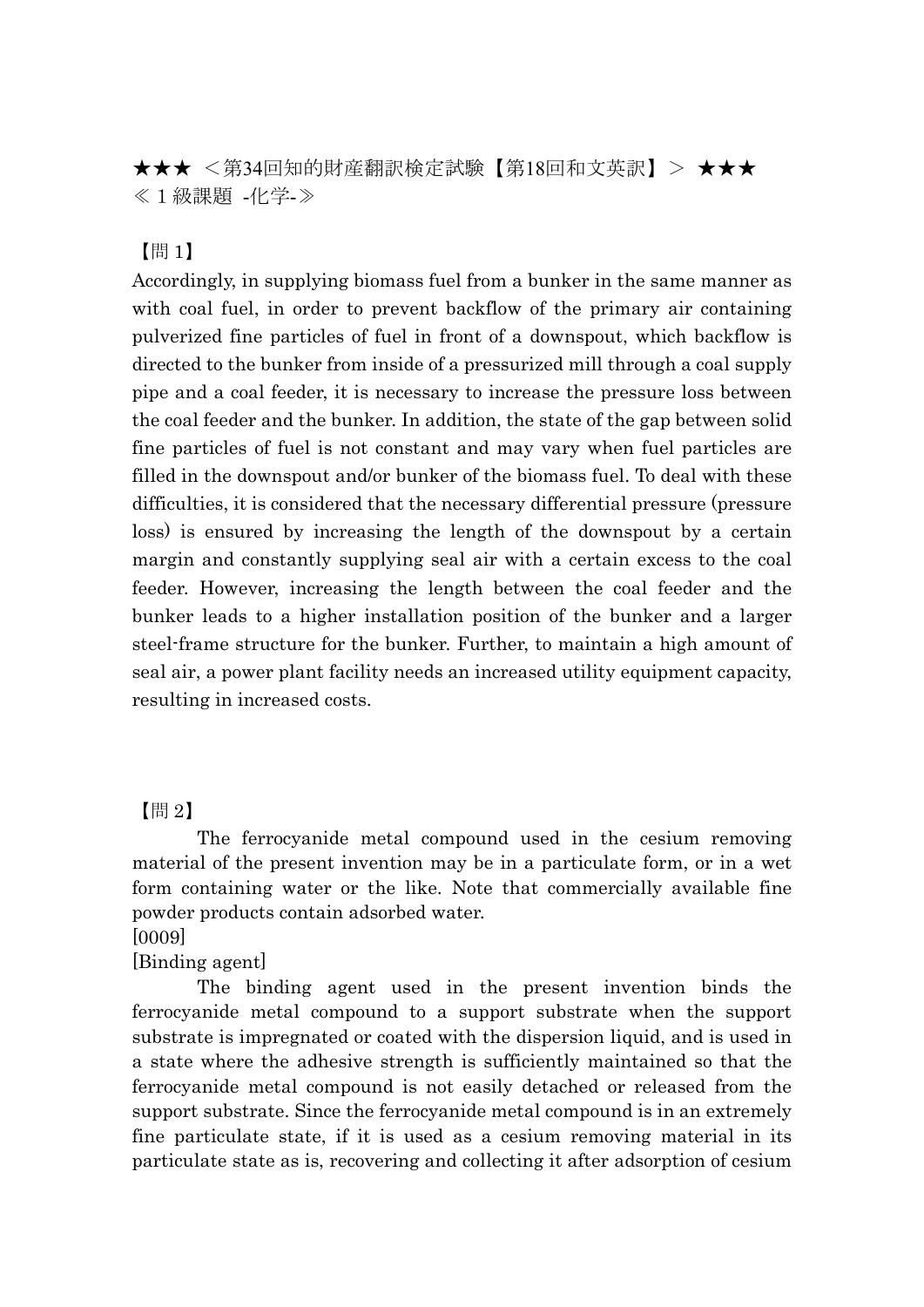will require performing a recovery process, such as centrifugal separation, which is not preferable in terms of equipment and operating costs, processing time, etc. Therefore, it is necessary to ensure that recovery after adsorption of cesium is easy. Thus, in the present invention, a binding agent is used to bind the ferrocyanide metal compound to the support substrate when the support substrate is impregnated or coated with the dispersion.

## 【問 3】 \*\*\* START \*\*\* [0111]

Based on the results shown in Tables 3 and 4, it was confirmed that, when samples are composed of crystal particles consisting of the main component and grain boundaries occupying the space between the crystal particles, and comprises the main component, germanium (Ge) oxide (first sub-component) and vanadium oxide (second sub-component), and the abundance ratio of the crystal particles in which Ge is substantially absent is 90% or more in the samples, they have excellent relative permittivity at 25 °C, specific electrical resistance at 225 °C, high-temperature load lifetime at 250 °C, and a high AC withstand voltage at 250 °C.

\*\*\* END \*\*\*

## \*\*\* START \*\*\*

[0112]

Furthermore, it was confirmed that a laminated ceramic capacitor sample having a vanadium oxide content of from more than 1.0 mole to 5.0 mole or less and a germanium oxide content of from 10.0 mole or more to 17.5 mole or less was particularly excellent in terms of high-temperature load lifetime at  $250 \text{ °C}$ .

\*\*\* END \*\*\*